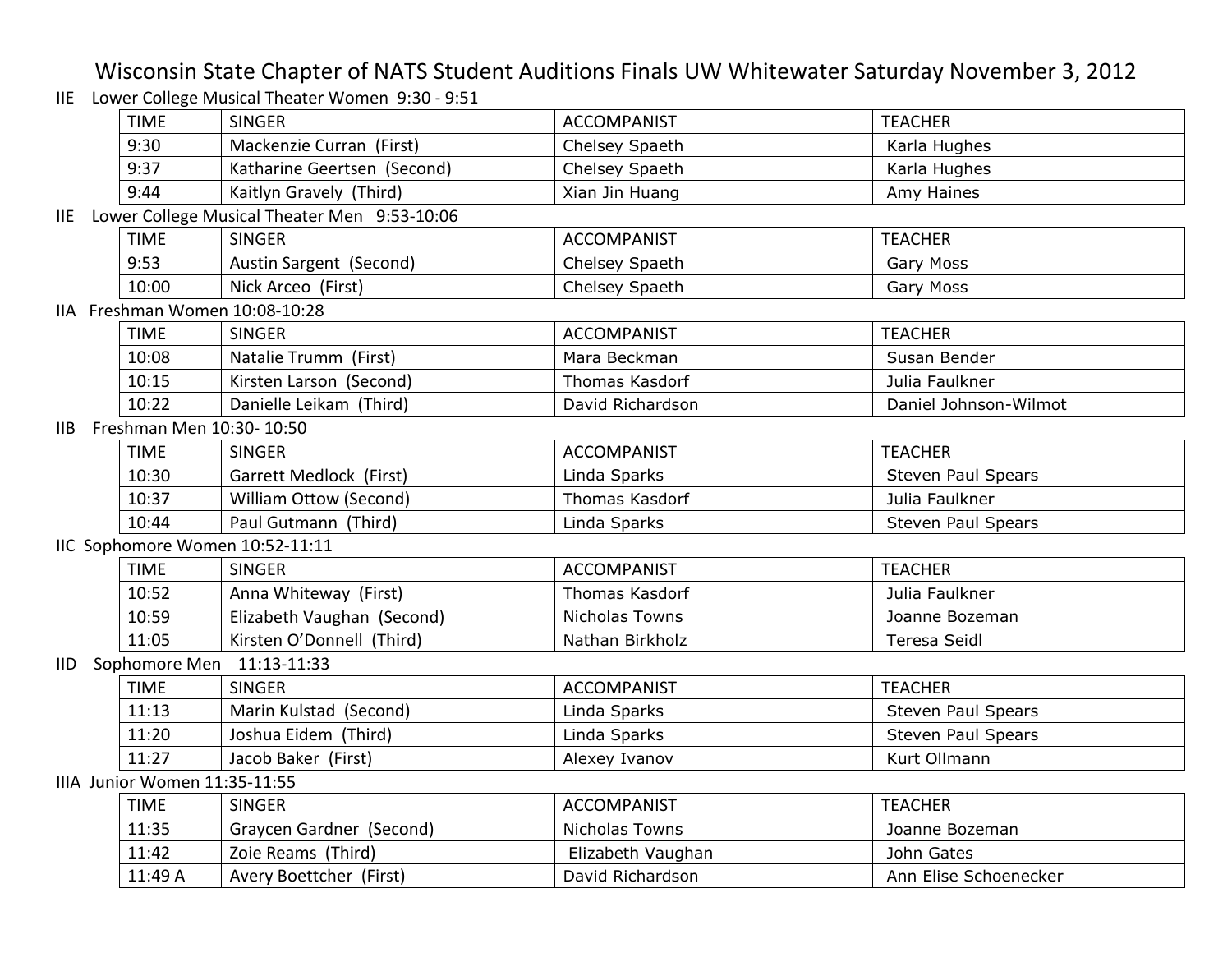|                               | 11:49 B                     | Anna Parks                                         | David Richardson      | Daniel Johnson-Wilmot     |  |  |  |
|-------------------------------|-----------------------------|----------------------------------------------------|-----------------------|---------------------------|--|--|--|
|                               | 11:49 C                     | Lauren Koeritzer                                   | Nathan Birkholz       | <b>Teresa Seidl</b>       |  |  |  |
| IIIB Junior Men 11:57 - 12:17 |                             |                                                    |                       |                           |  |  |  |
|                               | <b>TIME</b>                 | <b>SINGER</b>                                      | <b>ACCOMPANIST</b>    | <b>TEACHER</b>            |  |  |  |
|                               | 11:57                       | Ian Koziara (First)                                | Linda Sparks          | <b>Steven Paul Spears</b> |  |  |  |
|                               | 12:04                       | John (Jack) Canfield (Third)                       | <b>Mathias Reed</b>   | John Gates                |  |  |  |
|                               | 12:11                       | Alex York (Second)                                 | Linda Sparks          | <b>Steven Paul Spears</b> |  |  |  |
|                               |                             |                                                    | 12:30-1:15 Lunch      |                           |  |  |  |
|                               | IIIC Senior Women 1:15-1:35 |                                                    |                       |                           |  |  |  |
|                               | <b>TIME</b>                 | <b>SINGER</b>                                      | <b>ACCOMPANIST</b>    | <b>TEACHER</b>            |  |  |  |
|                               | 1:15                        | Victoria Wood (First) Tie                          | <b>Nicholas Towns</b> | Joanne Bozeman            |  |  |  |
|                               | 1:22                        | Chelsea Betz (Second)                              | Michael Keller        | Susan Bender              |  |  |  |
|                               | 1:29                        | Anna Valcour (First) Tie                           | Jonathan Gmeinder     | Joanne Bozeman            |  |  |  |
|                               | IIID Senior Men 1:37-1:57   |                                                    |                       |                           |  |  |  |
|                               | <b>TIME</b>                 | <b>SINGER</b>                                      | <b>ACCOMPANIST</b>    | <b>TEACHER</b>            |  |  |  |
|                               | 1:37                        | Raymond Graybar (Second)                           | Judy Stafslien        | Daniel Johnson-Wilmot     |  |  |  |
|                               | 1:44                        | Luke Randall (First)                               | Nicholas Towns        | Kenneth Bozeman           |  |  |  |
|                               | 1:51                        | Cullen Sutherland (Third)                          | Mara Beckman          | Matthew Markham           |  |  |  |
|                               |                             | IIIE Continuing Senior Women & Men 1:59 - 2:12     |                       |                           |  |  |  |
|                               | <b>TIME</b>                 | <b>SINGER</b>                                      | <b>ACCOMPANIST</b>    | <b>TEACHER</b>            |  |  |  |
|                               | 1:59                        | <b>Tomas Dominguez (Second)</b>                    | Dan Wanamaker         | Kenneth Pereira           |  |  |  |
|                               | 2:06                        | Meghan Rinehart (First)                            | Judy Stafslien        | Daniel Johnson-Wilmot     |  |  |  |
|                               | IV Adult 2:14-2:34          |                                                    |                       |                           |  |  |  |
|                               | <b>TIME</b>                 | <b>SINGER</b>                                      | <b>ACCOMPANIST</b>    | <b>TEACHER</b>            |  |  |  |
|                               | 2:14                        | Aiden Smerud (First)                               | Judy Stafslien        | Daniel Johnson-Wilmot     |  |  |  |
|                               | 2:21                        | Naiza Delica (Third)                               | Jamie Schmidt         | Tanya Kruse Ruck          |  |  |  |
|                               | 2:28                        | Chelsey Rogers (Second)                            | David Richardson      | Daniel Johnson-Wilmot     |  |  |  |
|                               |                             | IIIG Upper College Musical Theater Women 2:36-2:56 |                       |                           |  |  |  |
|                               |                             | TIME   SINGER                                      | <b>ACCOMPANIST</b>    | <b>TEACHER</b>            |  |  |  |
|                               | 2:36                        | Sarah Larson (First)                               | Chelsey Spaeth        | Karla Hughes              |  |  |  |
|                               | 2:43                        | Ashley Purpora (Third)                             | Jamie Schmidt         | Tanya Kruse Ruck          |  |  |  |
|                               | 2:50                        | Libby Anderson (Second)                            | Chelsey Spaeth        | Gary Moss                 |  |  |  |
|                               |                             | IIIH Upper College Musical Theater Men 2:58-3:11   |                       |                           |  |  |  |
|                               | <b>TIME</b>                 | <b>SINGER</b>                                      | <b>ACCOMPANIST</b>    | <b>TEACHER</b>            |  |  |  |

2:58 Jhardon Milton (First) Chelsey Spaeth Karla Hughes